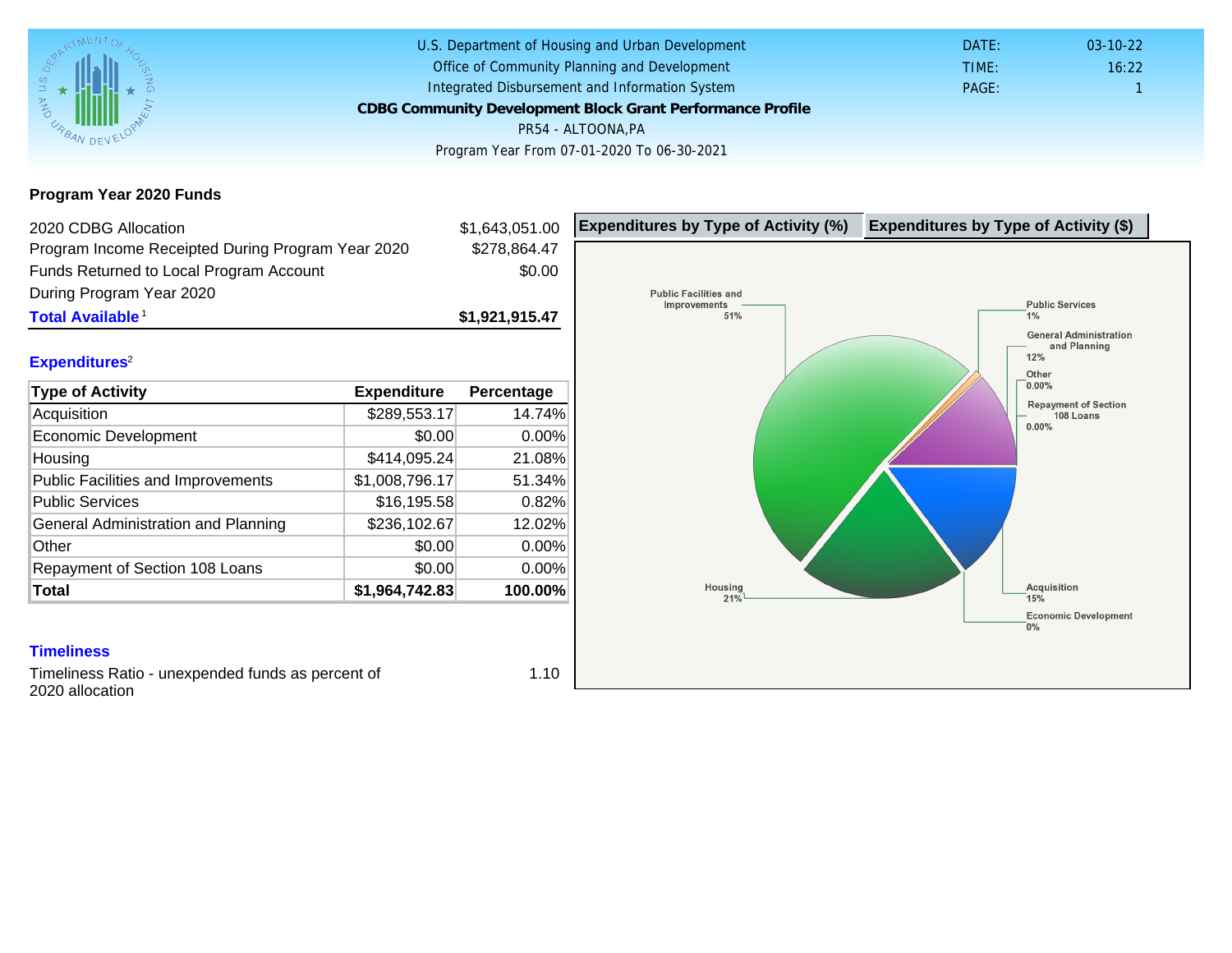### Program Targeting

| 1 -Percentage of Expenditures Assisting Low-<br>and Moderate-Income Persons and Households<br>Either Directly or On an Area Basis <sup>3</sup>                                                                                 | 83.25%   |
|--------------------------------------------------------------------------------------------------------------------------------------------------------------------------------------------------------------------------------|----------|
| 2 - Percentage of Expenditures That Benefit<br>Low/Mod Income Areas                                                                                                                                                            | 34.50%   |
| 3 -Percentage of Expenditures That Aid in The<br>Prevention or Elimination of Slum or Blight                                                                                                                                   | 16.75%   |
| 4 - Percentage of Expenditures Addressing<br><b>Urgent Needs</b>                                                                                                                                                               | $0.00\%$ |
| 5 - Funds Expended in Neighborhood<br>(Community For State) Revitalization Strategy<br>Areas and by Community Development<br>Financial Institution.<br>6-Percentage of Funds Expended in<br>Neighborhood (Community For State) | \$0.00   |
| Revitalization Strategy Areas and by Community<br>Development Financial Institution                                                                                                                                            | $0.00\%$ |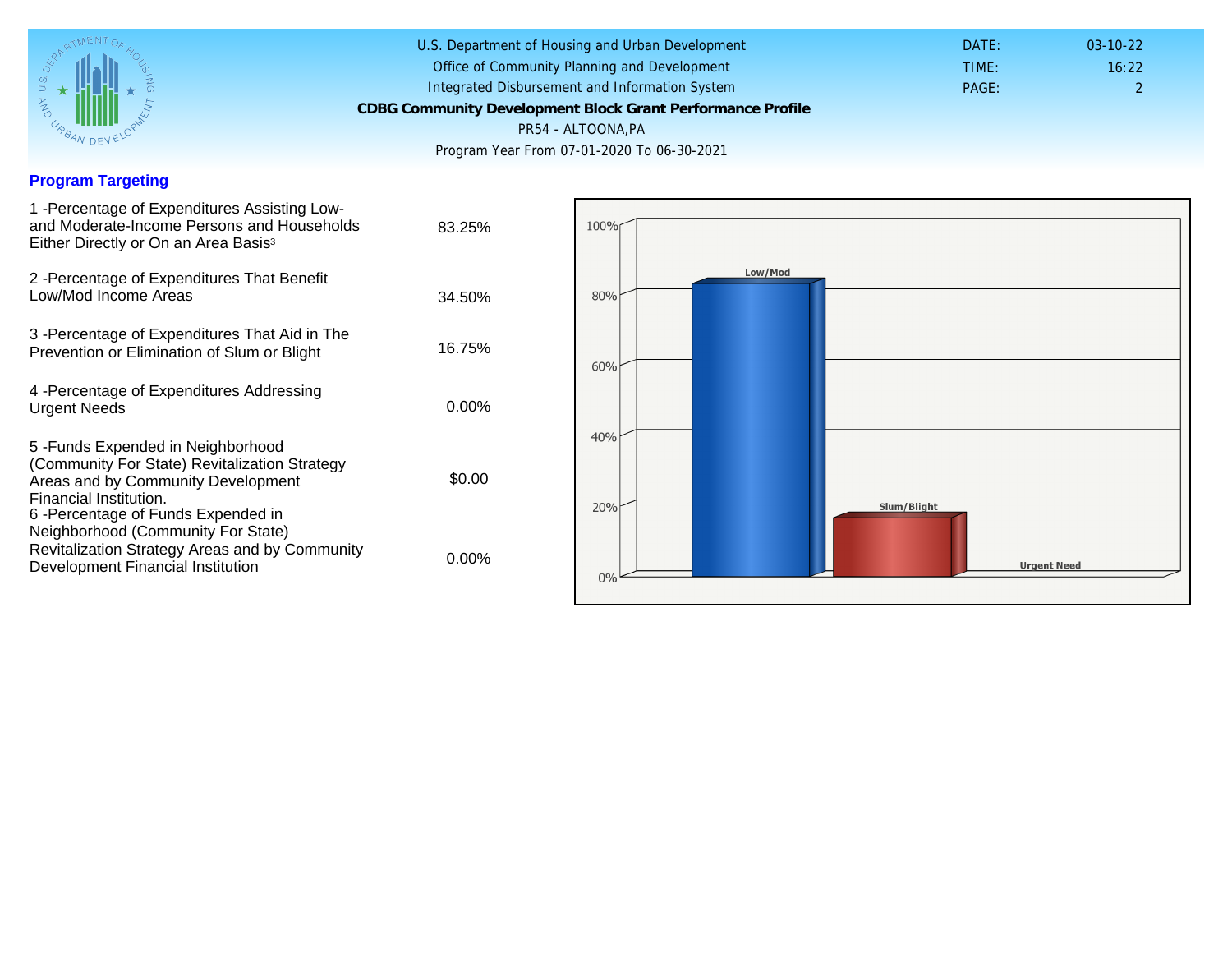# CDBG Beneficiaries by Racial/Ethnic Category <sup>4</sup>

| Race                                              | Total    | Hispanic |
|---------------------------------------------------|----------|----------|
| White                                             | 82.61%   | $0.00\%$ |
| Black/African American                            | 15.22%   | $0.00\%$ |
| Asian                                             | $0.00\%$ | $0.00\%$ |
| IAmerican Indian/Alaskan Native                   | $0.00\%$ | $0.00\%$ |
| lNative Hawaiian/Other Pacific Islander           | $0.00\%$ | $0.00\%$ |
| American Indian/Alaskan Native & White            | $0.00\%$ | $0.00\%$ |
| Asian & White                                     | 0.00%    | $0.00\%$ |
| Black/African American & White                    | $0.00\%$ | 0.00%    |
| Amer. Indian/Alaskan Native & Black/African Amer. | $0.00\%$ | $0.00\%$ |
| <b>Other multi-racial</b>                         | 2.17%    | 0.00%    |
| Asian/Pacific Islander (valid until 03-31-04)     | 0.00%    | 0.00%    |
| Hispanic (valid until 03-31-04)                   | $0.00\%$ | $0.00\%$ |

## Income of CDBG Beneficiaries

| Income Level                          | Percentage |  |
|---------------------------------------|------------|--|
| Extremely Low Income (<=30%)          | $0.00\%$   |  |
| Low Income (30-50%)                   | 53.26%     |  |
| Moderate Income (50-80%)              | 31.52%     |  |
| Total Low and Moderate Income (<=80%) | 84.78%     |  |
| Non Low and Moderate Income (>80%)    | 15.22%     |  |